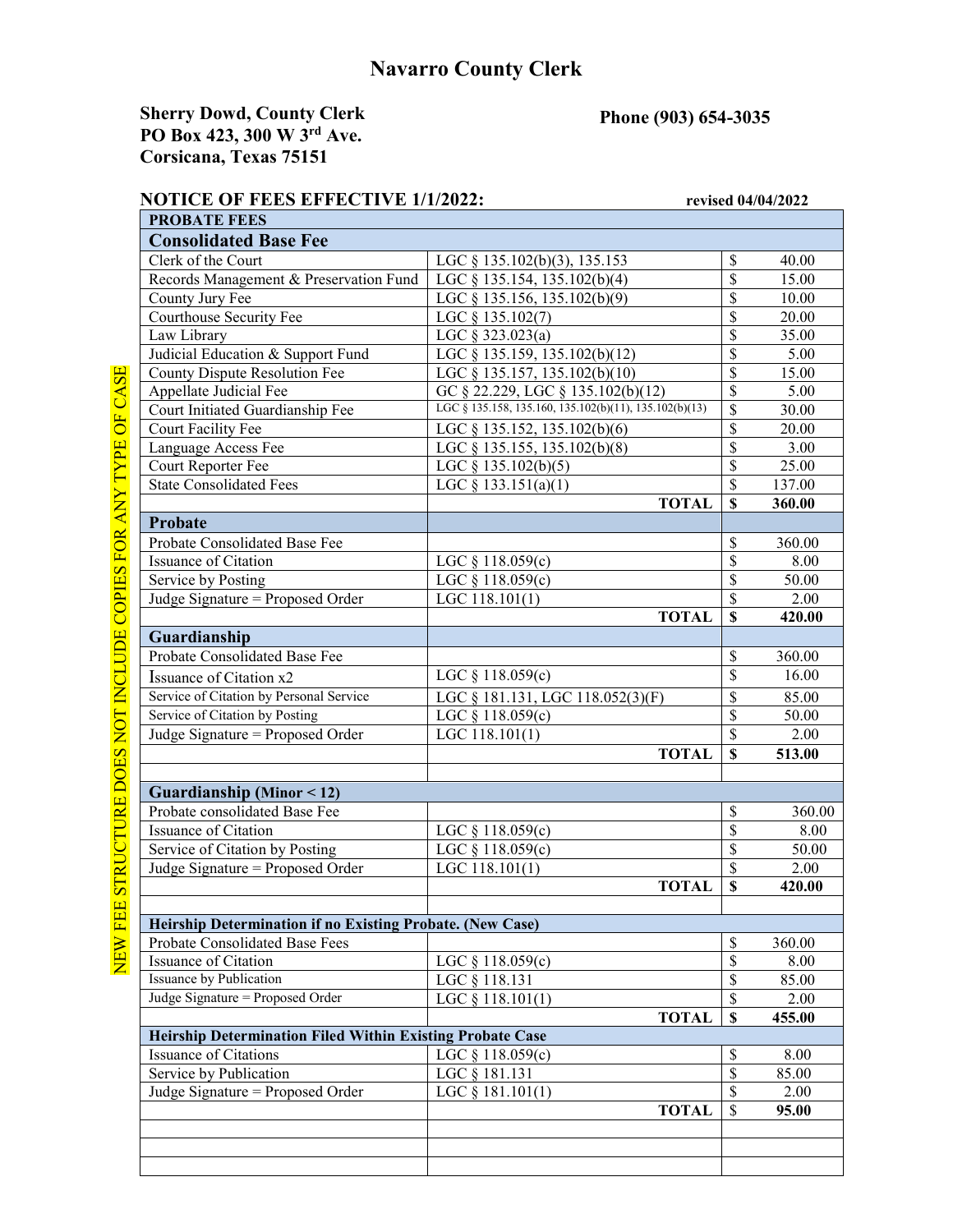| <b>Temporary Guardianship</b>                                                                           |                                                                                                     |                          |        |
|---------------------------------------------------------------------------------------------------------|-----------------------------------------------------------------------------------------------------|--------------------------|--------|
| Probate Consolidated Base Fees                                                                          |                                                                                                     | \$                       | 360.00 |
| Issuance of Citation x2                                                                                 | LGC $§$ 118.059(c)                                                                                  | $\overline{\mathbb{S}}$  | 16.00  |
| Service by Personal Service                                                                             | LGC § 118.131                                                                                       | $\overline{\mathbb{S}}$  | 85.00  |
| Service by Posting                                                                                      | LGC § 181.131                                                                                       | $\overline{\mathbb{S}}$  | 50.00  |
| Judge Signature = Proposed Order                                                                        | LGC § 181.101(1)                                                                                    | $\overline{\mathbb{S}}$  | 2.00   |
|                                                                                                         | <b>TOTAL</b>                                                                                        | $\overline{\mathbf{S}}$  | 513.00 |
| Letters of Testamentary, Administration or Guardianship (each)                                          |                                                                                                     | $\mathbf{\hat{S}}$       | 2.00   |
| LGC 118.052(3)(D), LGC 118.062 (This <i>does not include</i> the cost of Order, if necessary to attach) |                                                                                                     |                          |        |
|                                                                                                         |                                                                                                     |                          |        |
| <b>Wills for Safekeeping</b>                                                                            |                                                                                                     |                          |        |
| Wills for Safekeeping                                                                                   | LGC § 118.052(3)(E), LGC 118.062                                                                    | \$                       | 5.00   |
|                                                                                                         |                                                                                                     |                          |        |
|                                                                                                         | Small Estate Affidavit, Open Safety Deposit Box, Foreign Will, Application to Sell Minor's Interest |                          |        |
| <b>Without Notice (No Posting Citation Required)</b>                                                    |                                                                                                     |                          |        |
| Probate Consolidated Base Fee                                                                           |                                                                                                     | \$                       | 360.00 |
| Judge Signature = Proposed Order                                                                        | LGC $§$ 118.101(1)                                                                                  | \$                       | 2.00   |
|                                                                                                         | <b>TOTAL</b>                                                                                        | $\mathbf S$              | 362.00 |
| <b>Muniment of Title</b>                                                                                |                                                                                                     |                          |        |
| Probate Consolidated Base Fee                                                                           |                                                                                                     | \$                       | 360.00 |
| Judge Signature = Proposed Order                                                                        |                                                                                                     | \$                       | 2.00   |
|                                                                                                         | <b>TOTAL</b>                                                                                        | $\overline{\mathcal{S}}$ | 362.00 |
|                                                                                                         |                                                                                                     |                          |        |
| Judge Signature = Proposed Order                                                                        | If Separate Application to Probate Will is Filed Into Open Safety Deposit Box Case.                 | \$                       | 2.00   |
|                                                                                                         |                                                                                                     |                          |        |
| Issuance of Citation                                                                                    |                                                                                                     | \$                       | 8.00   |
| Service of Citation by Posting                                                                          |                                                                                                     | \$                       | 50.00  |
|                                                                                                         | <b>TOTAL</b>                                                                                        | $\mathbf S$              | 60.00  |
|                                                                                                         | Adverse Action Within Existing Case (Cross Action, Intrusion, Pleas of Privilege or Motion for New  |                          |        |
| Trial)                                                                                                  |                                                                                                     |                          |        |
| <b>Subsequent Filing Base Fee</b>                                                                       |                                                                                                     |                          |        |
| Clerk of the Court                                                                                      | LGC § 135.102(b)(3), 135.153                                                                        | \$                       | 40.00  |
| Records Management & Preservation Fund                                                                  | LGC § 135.154, 135.102(b)(4)                                                                        | \$                       | 5.00   |
| Court Initiated Guardianship Fee                                                                        | LGC § 135.158, 135.160, 135.102(b)(11), 135.102(b)(13)                                              | \$                       | 30.00  |
| <b>State Consolidated Fees</b>                                                                          | LGC § 133.151(a)(2)                                                                                 | \$                       | 45.00  |
|                                                                                                         | <b>TOTAL</b>                                                                                        | $\mathbf S$              | 120.00 |
|                                                                                                         |                                                                                                     |                          |        |
| Additional Fee If Citation Is Required to Be Issued and Posted. $(\$8.00 + \$50.00)$                    |                                                                                                     | \$                       | 58.00  |
|                                                                                                         |                                                                                                     |                          |        |
| Additional Fee If Citation Is Required to Be Issued and Served. $(\$8.00 + \$85.00)$                    |                                                                                                     | \$                       | 93.00  |
|                                                                                                         |                                                                                                     |                          |        |
| Judge's Signature Any Order                                                                             | LGC $§$ 118.101(11)                                                                                 | $\mathbb{S}$             | 2.00   |
| (Proposed Order)                                                                                        |                                                                                                     |                          |        |
|                                                                                                         | Inventory, Appraisement and list of Claims (after 90 <sup>th</sup> day after Qualification Date)    |                          |        |
| Filing Fee                                                                                              | LGC § 118.052(2)(A)(i), LGC 118.056(d)                                                              | \$                       | 25.00  |
| Judge Signature = Proposed Order                                                                        | $\overline{LGC \ \S}$ 118.101(11)                                                                   | $\overline{\mathcal{S}}$ | 2.00   |
|                                                                                                         | <b>TOTAL</b>                                                                                        | $\overline{\mathbf{s}}$  | 27.00  |
| <b>Final Account</b>                                                                                    |                                                                                                     |                          |        |
| Filing Fee                                                                                              | LGC $§ 118.052(2)(A)(iv)$                                                                           | \$                       | 25.00  |
| Judge Signature = Proposed Order                                                                        | LGC § 118.101(11)                                                                                   | $\overline{\$}$          | 2.00   |
| Issuance of Citation                                                                                    | LGC § 118.059(c)                                                                                    | $\overline{\$}$          | 8.00   |
| Service of Citation by Posting                                                                          | LGC § 181.131                                                                                       | $\overline{\mathcal{S}}$ | 50.00  |
|                                                                                                         | <b>TOTAL</b>                                                                                        | $\overline{\mathbf{s}}$  | 85.00  |
| <b>Annual Account</b>                                                                                   |                                                                                                     |                          |        |
| Filing Fee                                                                                              |                                                                                                     | \$                       | 25.00  |
|                                                                                                         | LGC § 118.052(2)(A)(iv)                                                                             | $\overline{\mathcal{S}}$ |        |
| Judge Signature = Proposed Order                                                                        | LGC § 118.101(11)                                                                                   | $\overline{\mathbf{s}}$  | 2.00   |
|                                                                                                         | <b>TOTAL</b>                                                                                        |                          | 27.00  |
| Annual/Final Report of Guardianship of a Person                                                         |                                                                                                     |                          |        |
| Filing Fee                                                                                              | LGC $\S$ 118.052(2)(A)(vi)                                                                          | \$                       | 10.00  |
| Judge Signature = Proposed Order                                                                        | $LGC$ § 118.101(11)                                                                                 | \$                       | 2.00   |
|                                                                                                         | <b>TOTAL</b>                                                                                        | $\overline{\mathbf{s}}$  | 12.00  |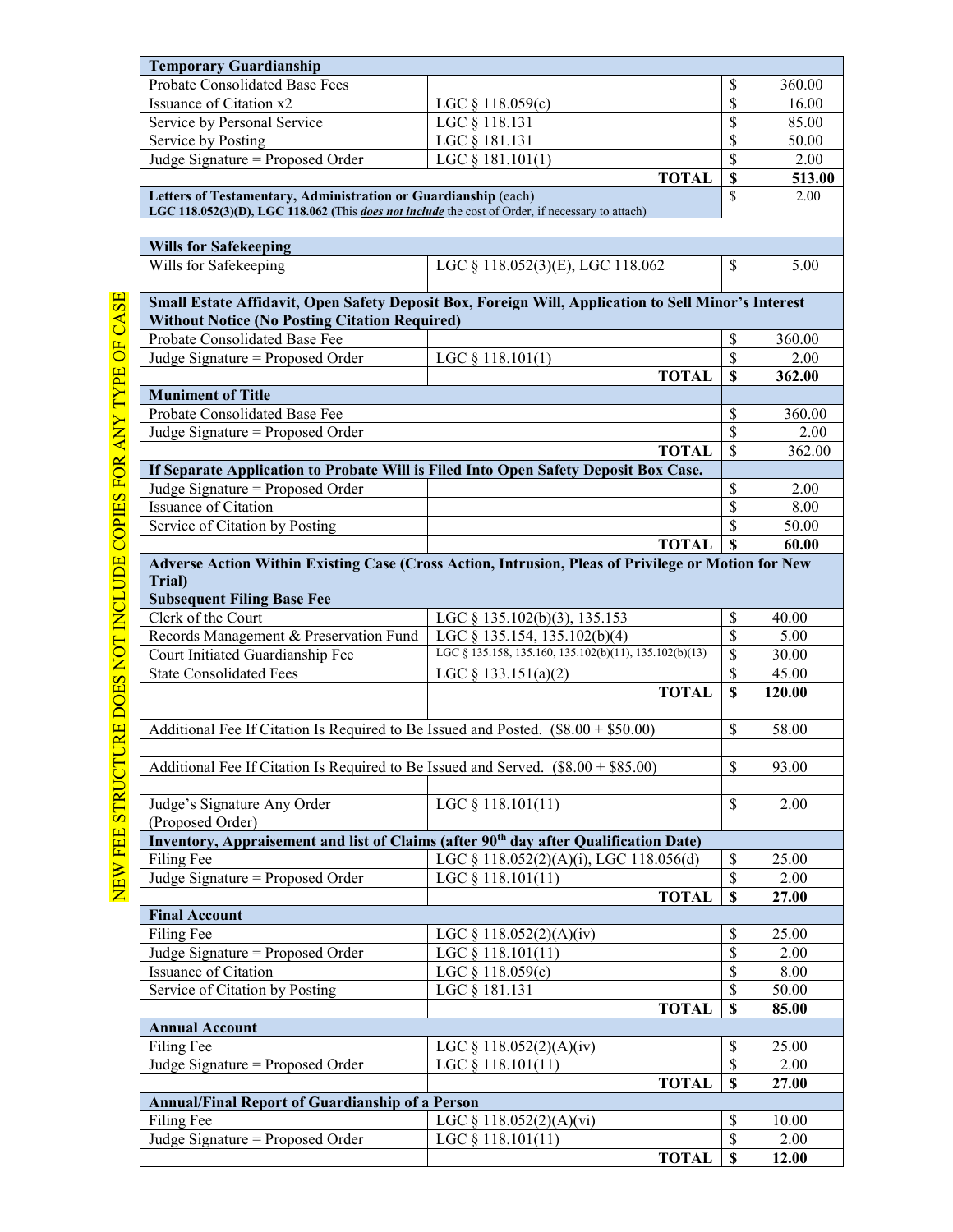| <b>Application for Sale of Personal Property</b>              |                                                                                                                 |                         |        |
|---------------------------------------------------------------|-----------------------------------------------------------------------------------------------------------------|-------------------------|--------|
| Filing Fee                                                    | LGC $\S$ 118.052(2)(A)(v)                                                                                       | \$                      | 25.00  |
| Judge's Signature = Proposed Order                            | LGC § 118.101(11)                                                                                               | $\overline{\mathbb{S}}$ | 2.00   |
|                                                               | <b>TOTAL</b>                                                                                                    | \$                      | 27.00  |
| <b>Application for Sale of Real Property</b>                  |                                                                                                                 |                         |        |
| Filing Fee                                                    | LGC § 118.052(2)(A)(v)                                                                                          | \$                      | 25.00  |
| Judge Signature = Proposed Order                              | LGC $§$ 118.101(11)                                                                                             | \$                      | 2.00   |
| Issuance of Citation                                          | LGC $§$ 118.059(c)                                                                                              | \$                      | 8.00   |
| Service by Posting                                            | LGC § 181.131                                                                                                   | $\overline{\mathbb{S}}$ | 50.00  |
|                                                               | <b>TOTAL</b>                                                                                                    | $\overline{\mathbf{s}}$ | 85.00  |
|                                                               | Miscellaneous Filings (after Order Approving Inventory and Appraisement or after 120th day after initial filing |                         |        |
| of the action, whichever occurs first, IF MORE THAN 25 PAGES) |                                                                                                                 |                         |        |
| Filing Fee                                                    | Local Government Code §                                                                                         | \$                      | 25.00  |
|                                                               | 18.052(2)(B)(vii)                                                                                               |                         |        |
|                                                               |                                                                                                                 |                         |        |
| Claim (Paid by the Claimant at Time of Filing)<br>Filing Fee  | Local Government Code § 118.052(2)(B), LGC                                                                      | \$                      | 10.00  |
|                                                               | 118.058                                                                                                         |                         |        |
|                                                               |                                                                                                                 |                         |        |
| <b>Additional Fees</b>                                        |                                                                                                                 |                         |        |
| Judge's Signature Any Order                                   | LGC $§$ 118.101(11)                                                                                             | \$                      | 2.00   |
| = Proposed Order                                              |                                                                                                                 |                         |        |
| Copies (Plain copy per page or part of page)                  | LGC § 118.052(3)(C), LGC 118.0605                                                                               | \$                      | 1.00   |
| Clerk's Certification Per Document                            | LGC § 118.052(3)(B), LGC 118.060                                                                                | \$                      | 5.00   |
| Authentication (Clerk's and Judge's Signatures)               | LGC § 118.052(3)(B), LGC 118.060, LGC 118.101                                                                   | $\overline{\$}$         | 5.00   |
| Jury Fee                                                      | LGC 135.102(b)(9),135.156                                                                                       | $\overline{\mathbb{S}}$ | 10.00  |
|                                                               |                                                                                                                 |                         |        |
| <b>Mental Health Case</b>                                     |                                                                                                                 |                         |        |
| Base Fee (Same as Probate Consolidated Base Fee)              |                                                                                                                 | \$                      | 360.00 |
| Judge Signature = Proposed Order                              | LGC $§$ 118.101(1)                                                                                              | $\overline{\mathbb{S}}$ | 2.00   |
| Defendant's Attorney (add \$50 for each addl                  | HSC § 571.017(a)                                                                                                | $\overline{\mathbb{S}}$ | 200.00 |
| hearing)                                                      |                                                                                                                 |                         |        |
|                                                               | <b>TOTAL</b>                                                                                                    | $\mathbf S$             | 562.00 |
|                                                               |                                                                                                                 |                         |        |

NEW FEE STRUCTURE DOES NOT INCLUDE COPIES FOR ANY TYPE OF CASE NEW FEE STRUCTURE DOES NOT INCLUDE COPIES FOR ANY TYPE OF CASE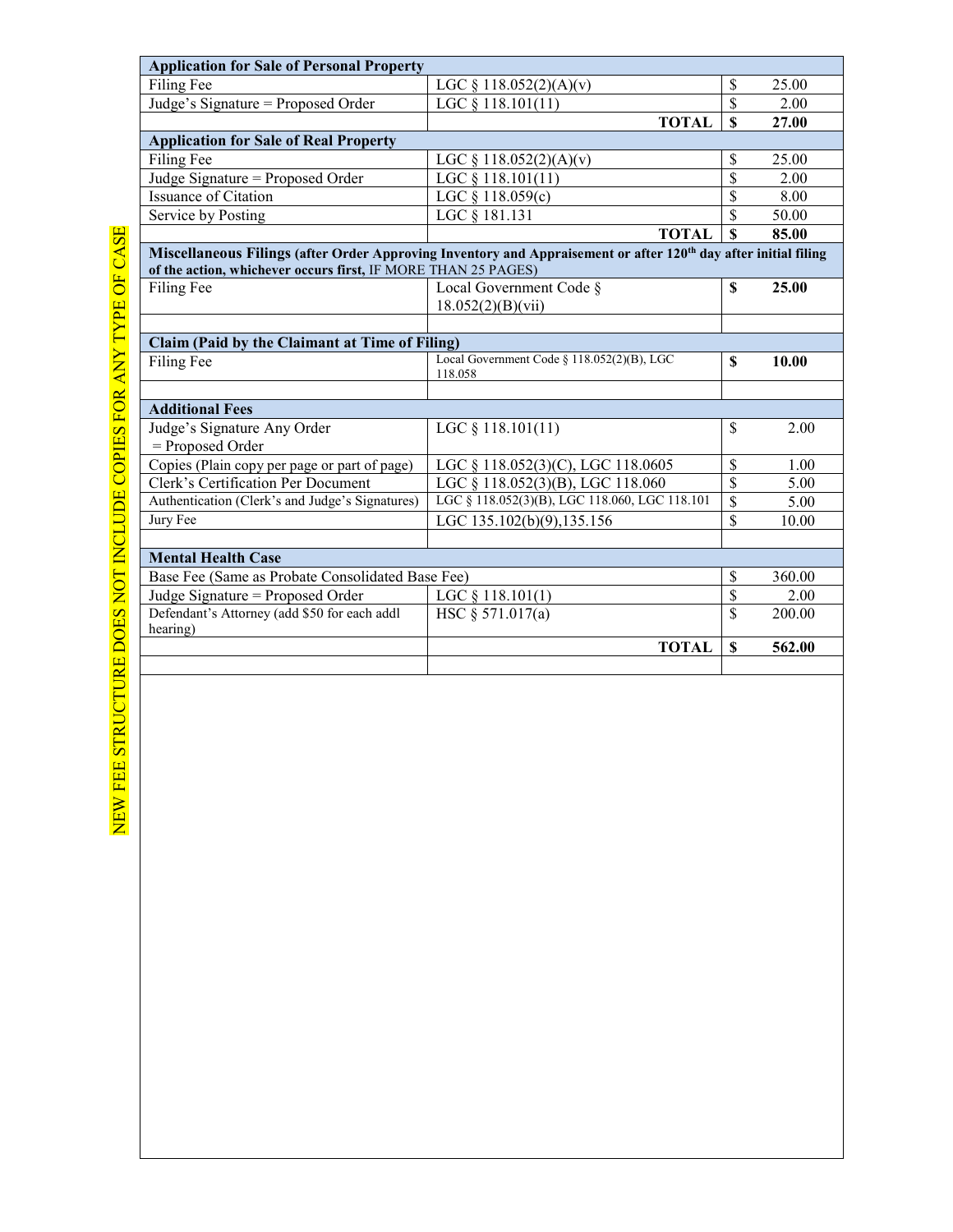| <b>CIVIL CONSOLIDATED BASE FEES -</b>                                                  |                                                                                   |                           |                 |
|----------------------------------------------------------------------------------------|-----------------------------------------------------------------------------------|---------------------------|-----------------|
| Clerk of the Court                                                                     | LGC § 118.101(b)(3), 135.153                                                      | \$                        | 50.00           |
| County Law Library                                                                     | LGC § 118.101(b)(6)                                                               | $\overline{\mathbb{S}}$   | 35.00           |
| Records Management & Preservation Fund                                                 | LGC § 118.101(b)(4), 135.154                                                      | $\overline{\$}$           | 30.00           |
| Court Reporter Fee                                                                     | LGC § 118.101(b)(5)                                                               | $\overline{\$}$           | 25.00           |
| Courthouse Security Fee                                                                | LGC § 118.101(b)(7)                                                               | $\overline{\$}$           | 20.00           |
| Court Facility Fee                                                                     | LGC § 118.101(b)(2), 135.152                                                      | $\overline{\$}$           | 20.00           |
| Jury Fund                                                                              | LGC § 118.101(b)(9), 135.156                                                      | \$                        | 10.00           |
| <b>Appellate Judicial Fee</b>                                                          | LGC § 118.101(b)(1)                                                               | \$                        | 5.00            |
| <b>County Dispute Resolution Fee</b>                                                   | LGC § 118.101(b)(10), 135.157                                                     | \$                        | 15.00           |
| Language Access Fund                                                                   | LGC § 118.101(b)(8), 135.155                                                      | \$                        | 3.00            |
| <b>State Consolidated Fees</b>                                                         | LGC $§$ 118.101(a)(1),                                                            | \$                        | 137.00          |
|                                                                                        | <b>TOTAL</b>                                                                      | \$                        | 350.00          |
|                                                                                        |                                                                                   |                           |                 |
| There is an <i>Additional</i> charge for issuances of Citations and Services           |                                                                                   |                           |                 |
| Issuance of Citation                                                                   | LGC $§$ 118.059(c)                                                                | \$                        | 8.00            |
| Personal service on each citation in Navarro County                                    |                                                                                   | \$                        | 85.00           |
|                                                                                        |                                                                                   |                           |                 |
| <b>Additional Fees</b>                                                                 |                                                                                   |                           |                 |
| Judge's Signature Any Order                                                            |                                                                                   | \$                        |                 |
| =Proposed Order                                                                        | LGC $§$ 118.101(11)                                                               |                           | 2.00            |
|                                                                                        |                                                                                   |                           |                 |
| Copies (Plain copy per page or part of page)<br>Clerk's Certification Per Document     | LGC § 118.052(3)(C), LGC 118.0605                                                 | \$<br>\$                  | 1.00            |
|                                                                                        | LGC § 118.052(3)(B), LGC 118.060<br>LGC § 118.052(3)(B), LGC 118.060, LGC 118.101 |                           | 5.00            |
| Authentication (Clerk's and Judge's Signatures)                                        |                                                                                   | \$                        | 5.00            |
| Jury Fee                                                                               | LGC 135.102(b)(9), 135.156                                                        | \$                        | 10.00           |
|                                                                                        |                                                                                   |                           |                 |
| <b>Appeals from Lower Courts (ex. EVICTIONS)</b>                                       |                                                                                   |                           |                 |
| Civil Consolidated Base Fee                                                            |                                                                                   | $\mathbf S$               | 350.00          |
|                                                                                        |                                                                                   |                           |                 |
|                                                                                        |                                                                                   |                           |                 |
| <b>Cross Actions, Interventions, Pleas of Privilege or Motion for New Trial</b>        |                                                                                   |                           |                 |
| Clerk of the Court                                                                     | LGC $§$ 135.101(c)(1)                                                             | \$                        | 15.00           |
| Records Management & Preservation Fund                                                 | LGC § 135.101(c)(2)                                                               | \$                        | 20.00           |
| <b>State Consolidated Fees</b>                                                         | LGC § 133.151(a)(2)                                                               | \$                        | 45.00           |
|                                                                                        | <b>TOTAL</b>                                                                      | \$                        | 80.00           |
|                                                                                        |                                                                                   |                           |                 |
| <b>Occupational License/Hardship License</b>                                           |                                                                                   |                           |                 |
| Civil Consolidated Base Fee                                                            |                                                                                   | $\mathbf S$               | 350.00          |
| This fee no longer includes Certified Copies of the Order. All Copies Will Be Made By  |                                                                                   |                           |                 |
| The County Clerk's Office and charged \$1.00 per page and \$5.00 for each certificate. |                                                                                   |                           |                 |
|                                                                                        |                                                                                   |                           |                 |
| <b>Non-disclosure Petition</b>                                                         |                                                                                   |                           |                 |
| Civil Consolidated Base Fee                                                            |                                                                                   | \$                        | 350.00          |
|                                                                                        |                                                                                   |                           |                 |
| Non-disclosure Granted by Judge as a Result of a Criminal Disposition                  |                                                                                   |                           |                 |
| Non-disclosure Fee                                                                     | GC § 411.072                                                                      | $\boldsymbol{\mathsf{S}}$ | 28.00           |
|                                                                                        |                                                                                   |                           |                 |
| <b>Writs, Citation, Subpoenas, Garnishment</b>                                         |                                                                                   |                           |                 |
| Issue Each Writ                                                                        | LGC § 118.052(1)(B)(ii), 118.059(c)                                               | \$                        | 8.00            |
| Record Abstract for Judgment in Navarro County - Real Property Fees Apply              |                                                                                   |                           | $$26.00 + 4.00$ |
| Execution                                                                              | LGC § 118.052(1)(B)(ii), 118.059(c)                                               | \$                        | 8.00            |
| Order of Sale                                                                          | LGC § 118.052(1)(B)(ii), 118.059(c)                                               | \$                        | 8.00            |
| Show Cause                                                                             | LGC § 118.052(1)(B)(ii), 118.059(c)                                               | \$                        | 8.00            |
| Alias Citation                                                                         | LGC § 118.052(1)(B)(ii), 118.059(c)                                               | \$                        | 8.00            |
| Subpoena                                                                               | LGC § 118.052(1)(B)(ii), 118.059(c)                                               | \$                        | 8.00            |
|                                                                                        |                                                                                   |                           |                 |
| Sheriff Service for Writ's                                                             |                                                                                   | \$                        | 150.00          |
|                                                                                        |                                                                                   |                           |                 |